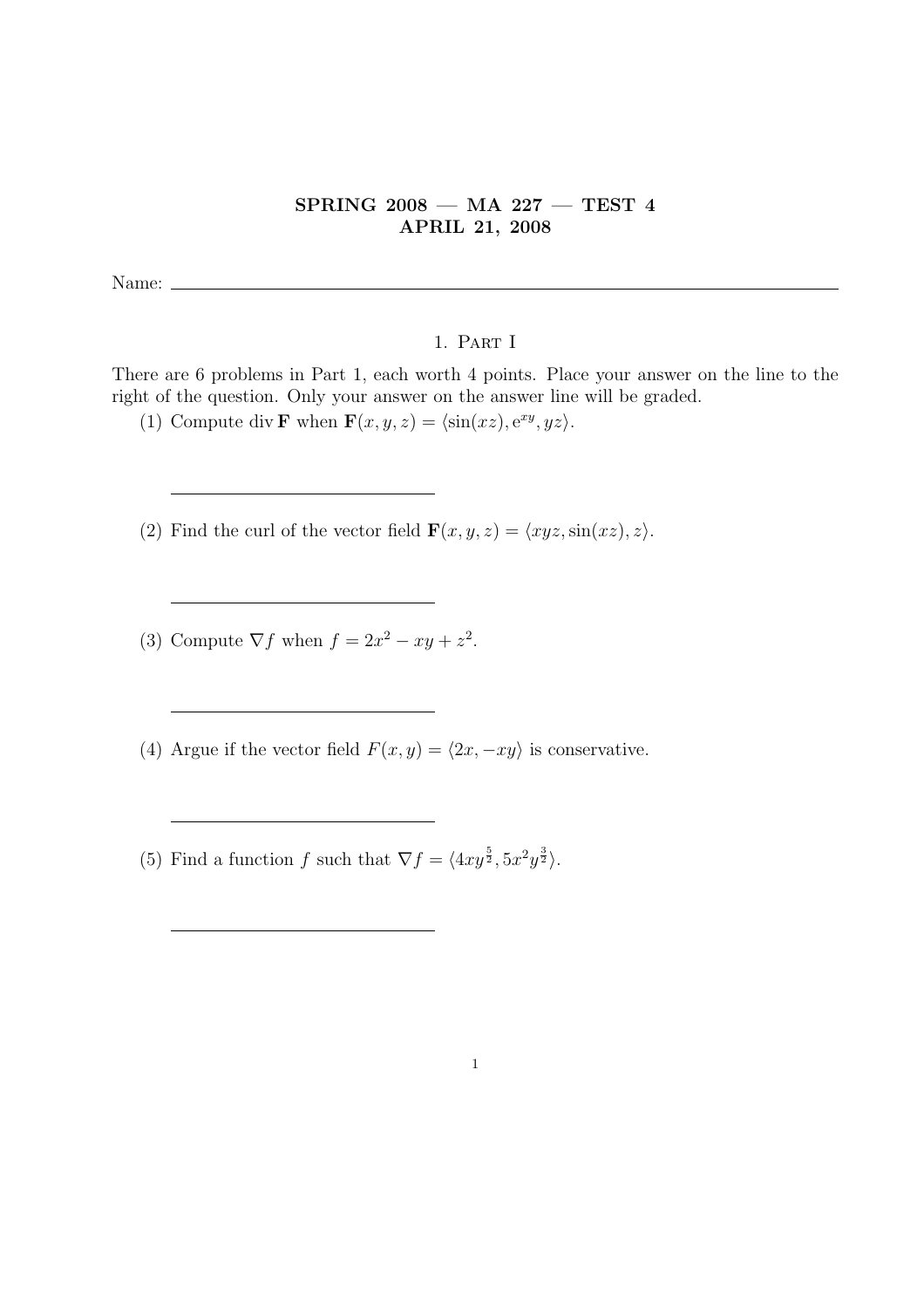(6) Evaluate the line integral  $\int_C 3ds$  where C is a segment of the straight line connecting the points  $(-1,1)$  and  $(1,3)$ .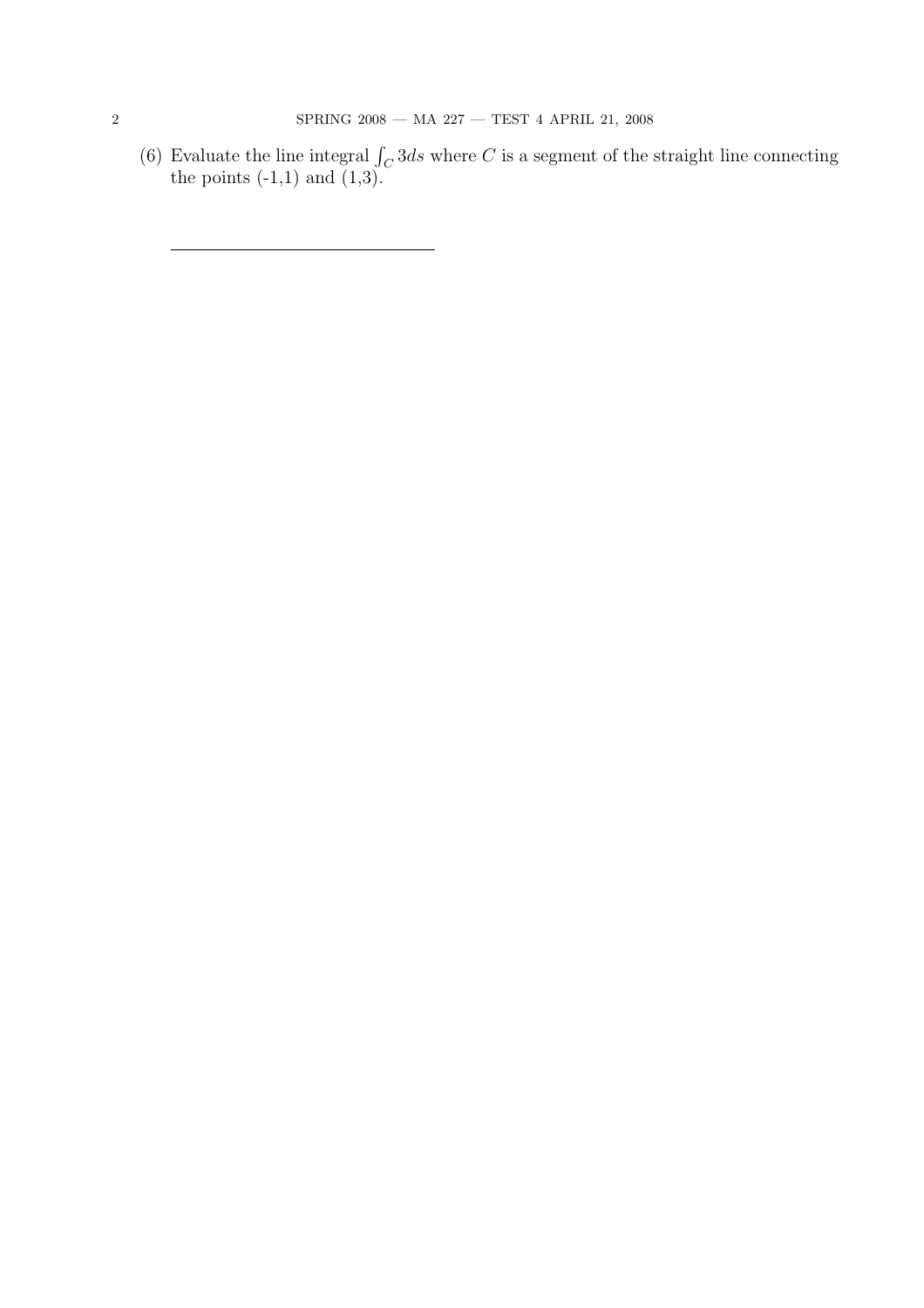## 2. Part II

There are 3 problems in Part 2, each worth 12 points. On Part 2 problems partial credit is awarded where appropriate. Your solution must include enough detail to justify any conclusions you reach in answering the question.

(1) Let C be the boundary of the unit square (with vertices at  $(0, 0)$ ,  $(1, 0)$ ,  $(1, 1)$ , and  $(0, 1)$ ) oriented counterclockwise. Evaluate

$$
\int_C (y^2 \, dx - xy \, dy)
$$

by two methods: directly as a line integral and using Green's Theorem.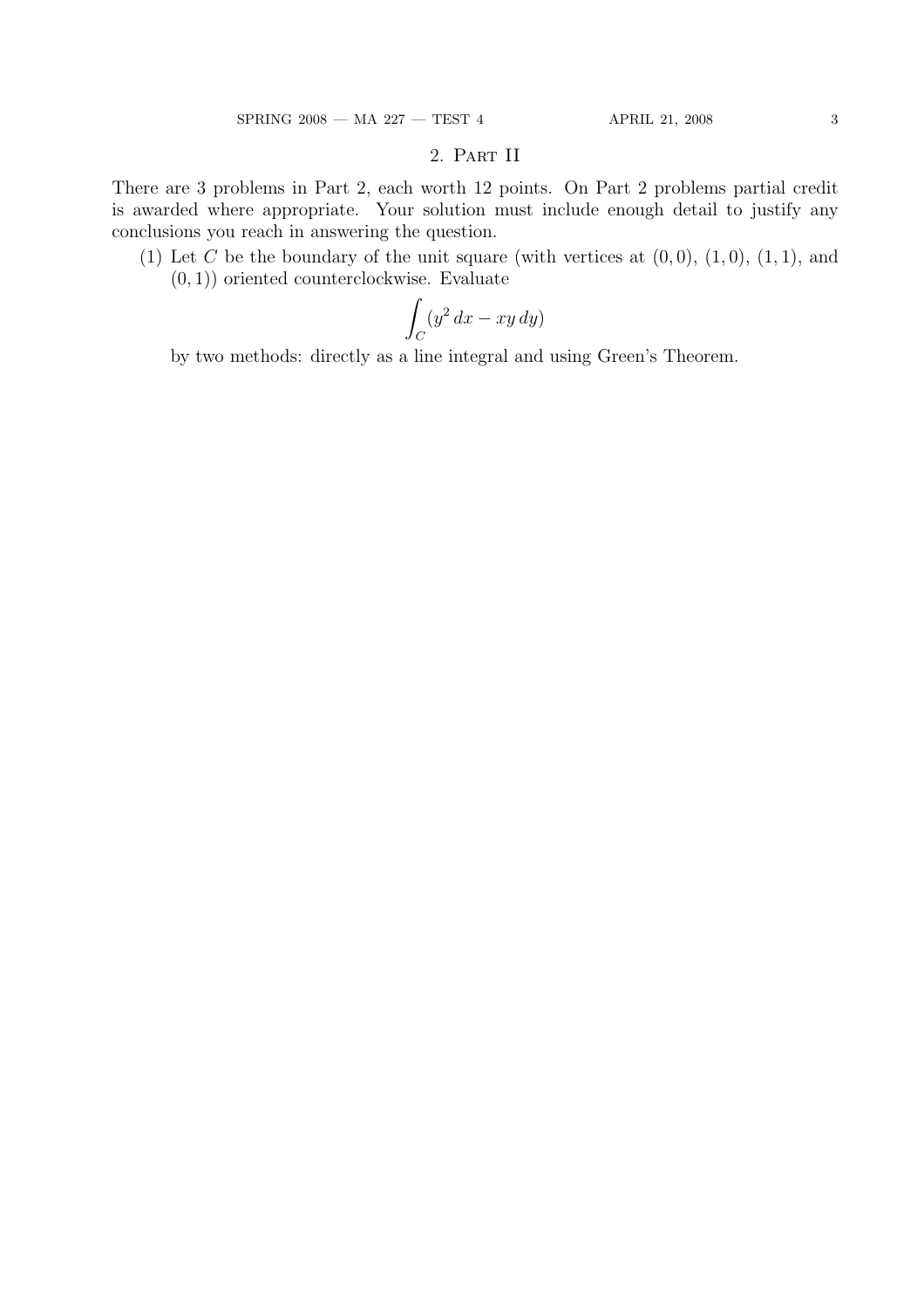(2) Find the work done by the force field  $\mathbf{F} = 2x \mathbf{i} + 3y \mathbf{j}$  on a particle that moves along a line segment from the point  $(1, 1)$  to the point  $(3, 5)$ .